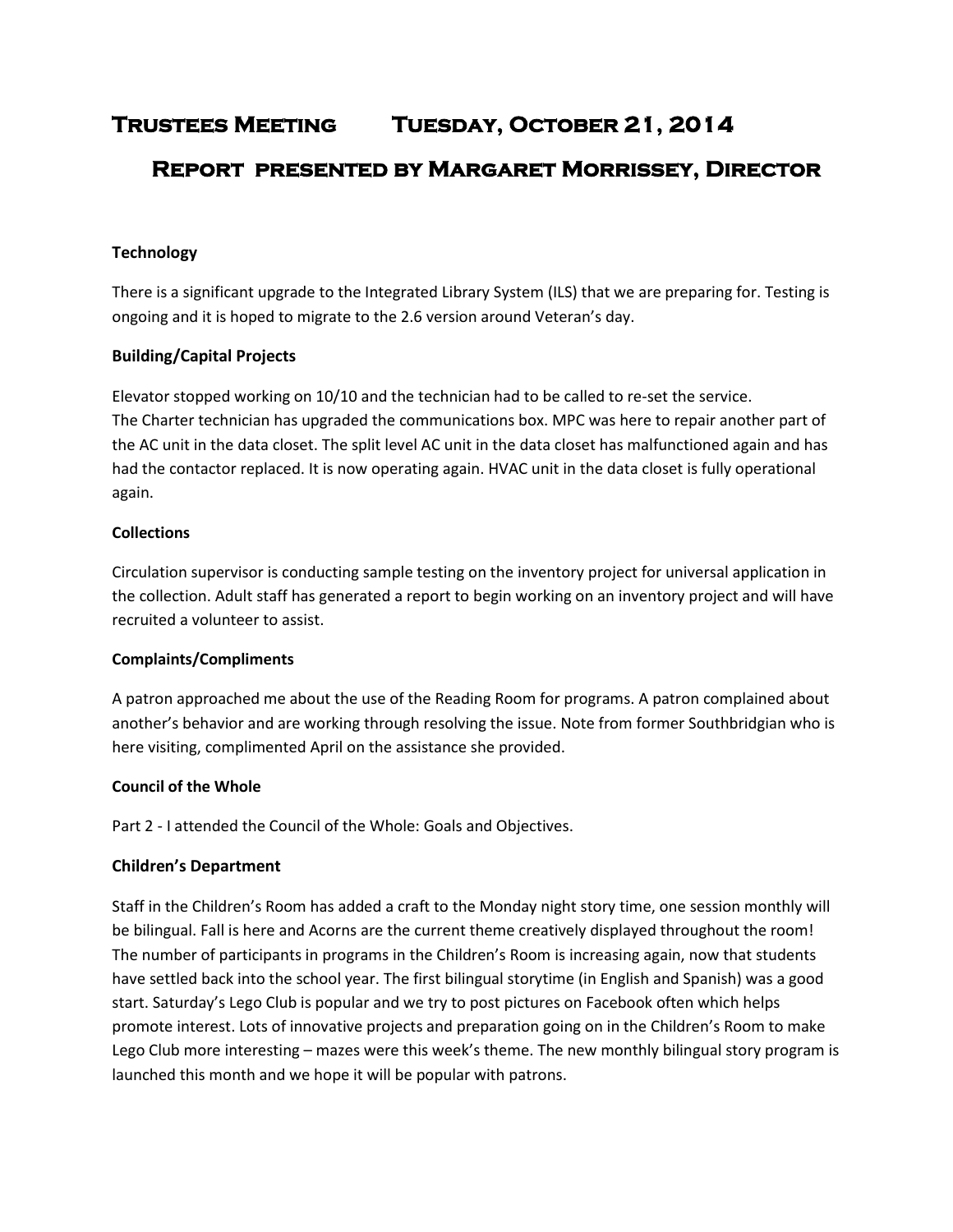#### **Programs**

Selections have been made for the next six months of the *Library Box Office* series. For this cycle, JEL will be screening 3 of the Film Movement foreign films, and 3 independent films from other distributors, in attempt to show more 'lighthearted' films as suggested by patron feedback. Poet Eve Rifkah read from her collection *Dear Suzanne* on Wednesday, September 17<sup>th</sup> at 3:00 p.m. in the Reading Room. Libraries across the country are displaying books that have been banned in recognition of the annual Banned Books week organized by the American Library Association and JEL is participating with our own display. The October display is linked to fall and Thanksgiving.

# **Media and Social Media**

Our use of Facebook as a promotional tool has increased to offset the loss of coverage due to the *Southbridge Evening News* being a weekly publication now. As of today, we have 1,535 subscribers to the eNewsletter (Constant Contact) and 530 "likes" on Facebook.

# **Meetings/Outreach**

I attended the regional meeting at the YMCA on Youth development. I met with QCC student intern to discuss ideas on ways to work with *A Place To Be Me*. On Saturday the group hosted a treasure hunt at JEL and would like to continue to have events here. This week I participated in the planning committee for the Library Legislative Breakfast, at the West Boylston Library. Jacob Edwards Library will host a legislative forum in early February 2015. I attended the C/WMARS User Council meeting and met with the area library directors afterwards to discuss items of mutual interest. On 9/25, I attended the Open House at Optimum Technology. I participated in a conference call planning the Digital Commonwealth annual meeting. I attended the State Aid workshop at Worcester Public Library.

#### **FOJEL**

The Tuesday knitting group has just completed a patchwork afghan and will be donating it to the Friends of the Library for a raffle at the Winter Concert on Thursday, December  $4<sup>th</sup>$ , 2014. Three gingerbread houses will be door prizes at that event.

#### **Gifts**

DVD and book on "*John Olszta:The Greatest Ever*" aboutCandlepin bowling and \$20 from Al Labelle.

#### **Grants**

October 15, was the deadline for LCC grants. I have been working with 19 applicants for the Southbridge Cultural Grants and successfully submitted on the 19 applicants. Cornell Coley performed a selection of Afro-Cuban and Brazilian music on Thursday, September  $18<sup>th</sup>$  at 6:30 p.m. to an appreciative audience. The event was covered by the *Southbridge Evening News*. Thanks to the Southbridge Cultural Council for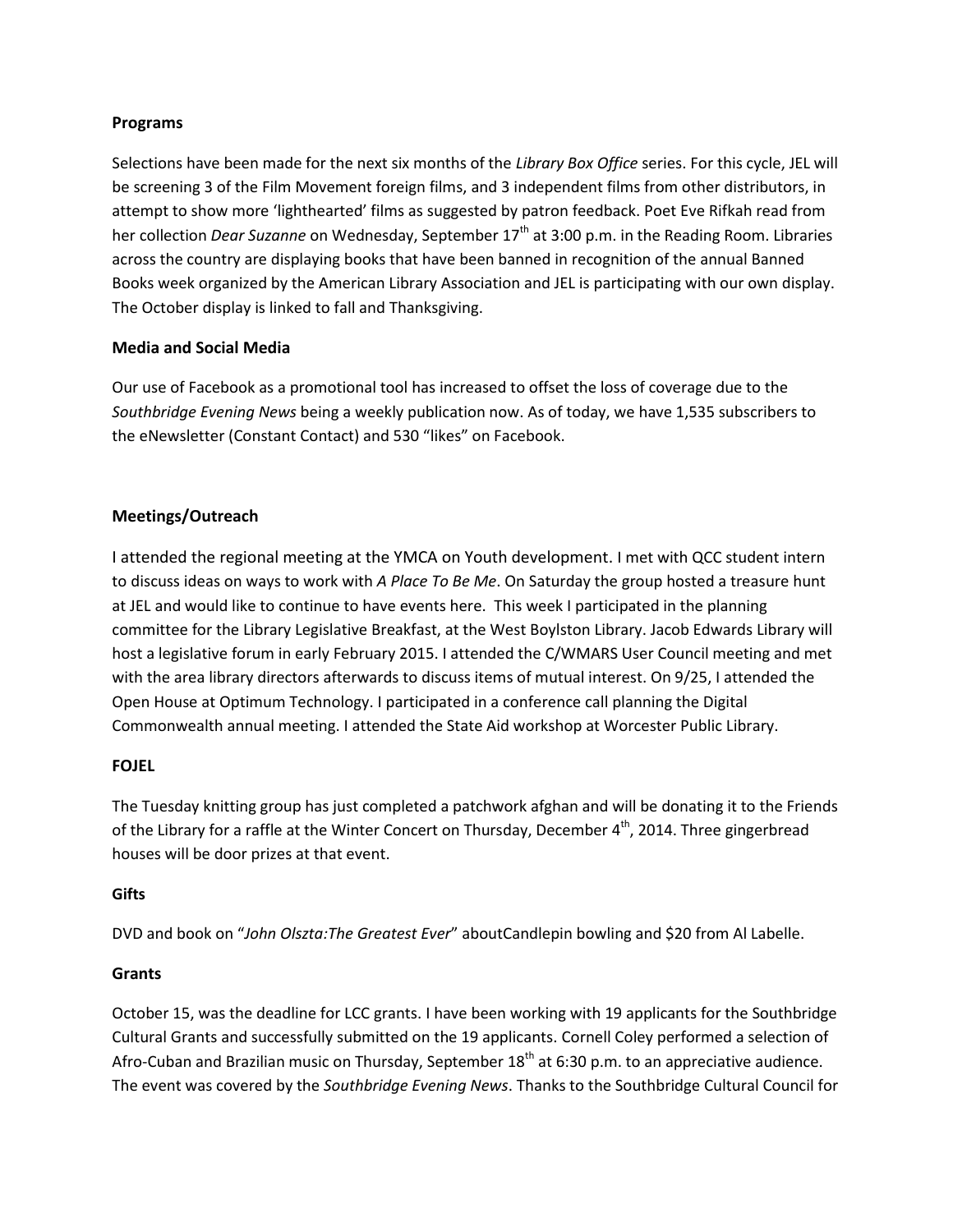sponsoring this event. This afternoon we have art instructor Greg Maichack presenting his workshop on Sunflowers.

# **Research**

Worked on a question relating to Dr Anna Estelle Glancy and took this opportunity to add some information to the archive that I discovered on Ancestry.com.

# **Staff**

Rose Reith has started in the Library Aide position in the Children's Room and the Children's Librarian is doing orientation with her. New hire Brent Bohm will start in the library page position later this week.

# **State Aid and ARIS**

State Aid financial report was submitted on October 10<sup>th</sup> and receipt confirmed. There is an increase of \$2 million this year from the state.

#### **Summer Reading**

The staff is very pleased that Southbridge had a winner in the statewide summer reading raffle! The prize was a signed Bruins jersey!

#### **Teens**

Plans are in place for a new weekly teen program, "Teen Tuesdays," will begin in November with a different activity each week, right after school. As anime & manga are still popular with our teen patrons, one Tuesday per month will feature anime.

#### **Town Manager**

The Town Manager, DPW Director and I met to discuss the procurement for ceiling project. Mindy Ernst-Fournier provided some information about the contiguous properties.

#### **Training**

Some of the staff attended the MIIA webinar on 9/18. Working on finding a presenter for the annual half-day training for staff. This year the theme will be 'difficult patron interactions and how to handle them'.

#### **Trustees**

Staff, Trustees and Friends were saddened at the news of Board of Trustee Member Paulina Dacoles passing. A floral tribute was sent to the funeral home from the Board of Trustees. Paula served on the Board from 1986.

#### **Volunteers/Tax Abatement**